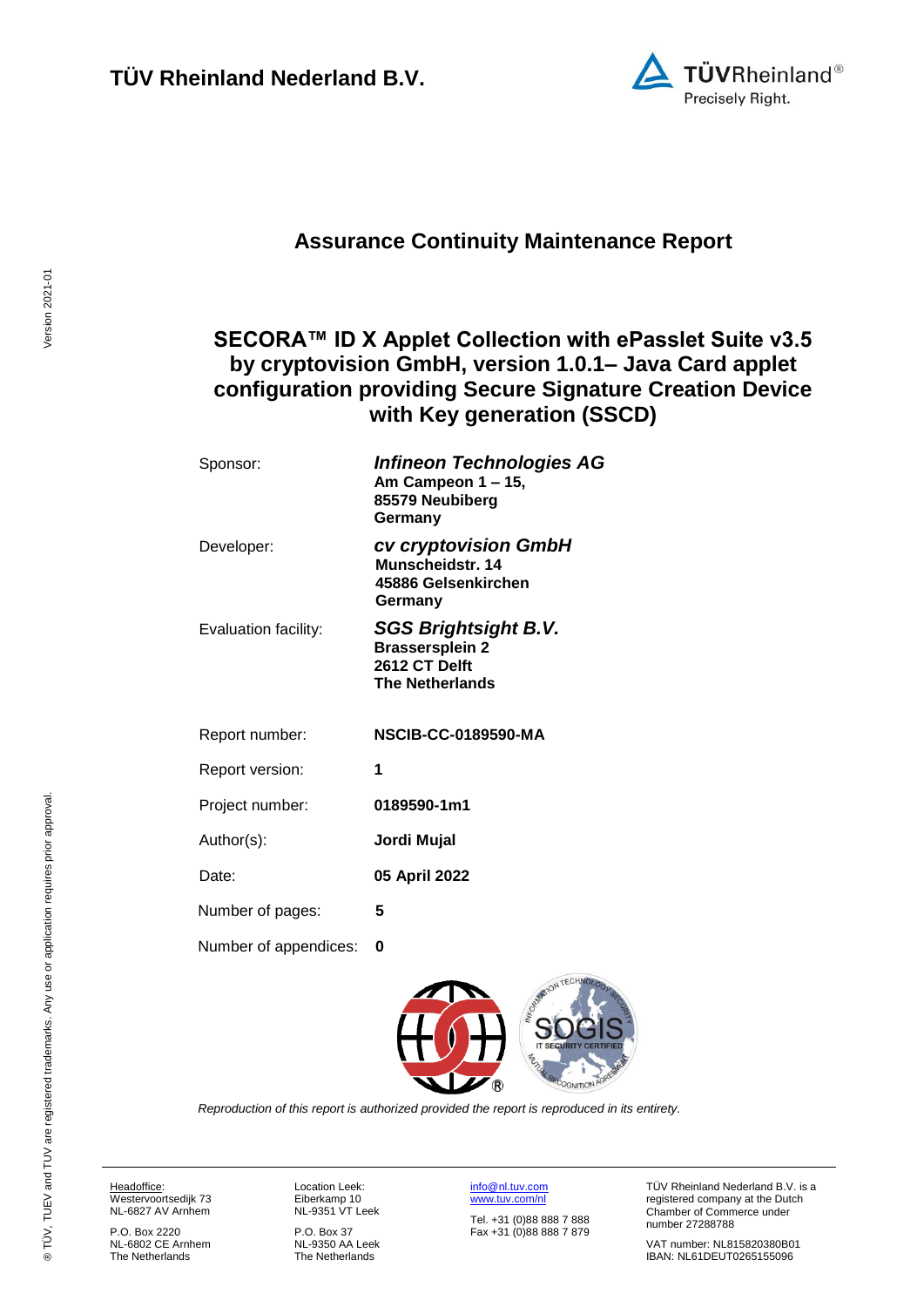

# **CONTENTS:**

| $\mathbf 1$  | <b>Summary</b>                                | 3                                |
|--------------|-----------------------------------------------|----------------------------------|
| $\mathbf{2}$ | <b>Assessment</b>                             | $\overline{\mathbf{4}}$          |
| 2.1<br>2.2   | Introduction<br><b>Description of Changes</b> | $\overline{4}$<br>$\overline{4}$ |
| $3^{\circ}$  | <b>Conclusion</b>                             | $5\phantom{.0}$                  |
| 4            | <b>Bibliography</b>                           | 5                                |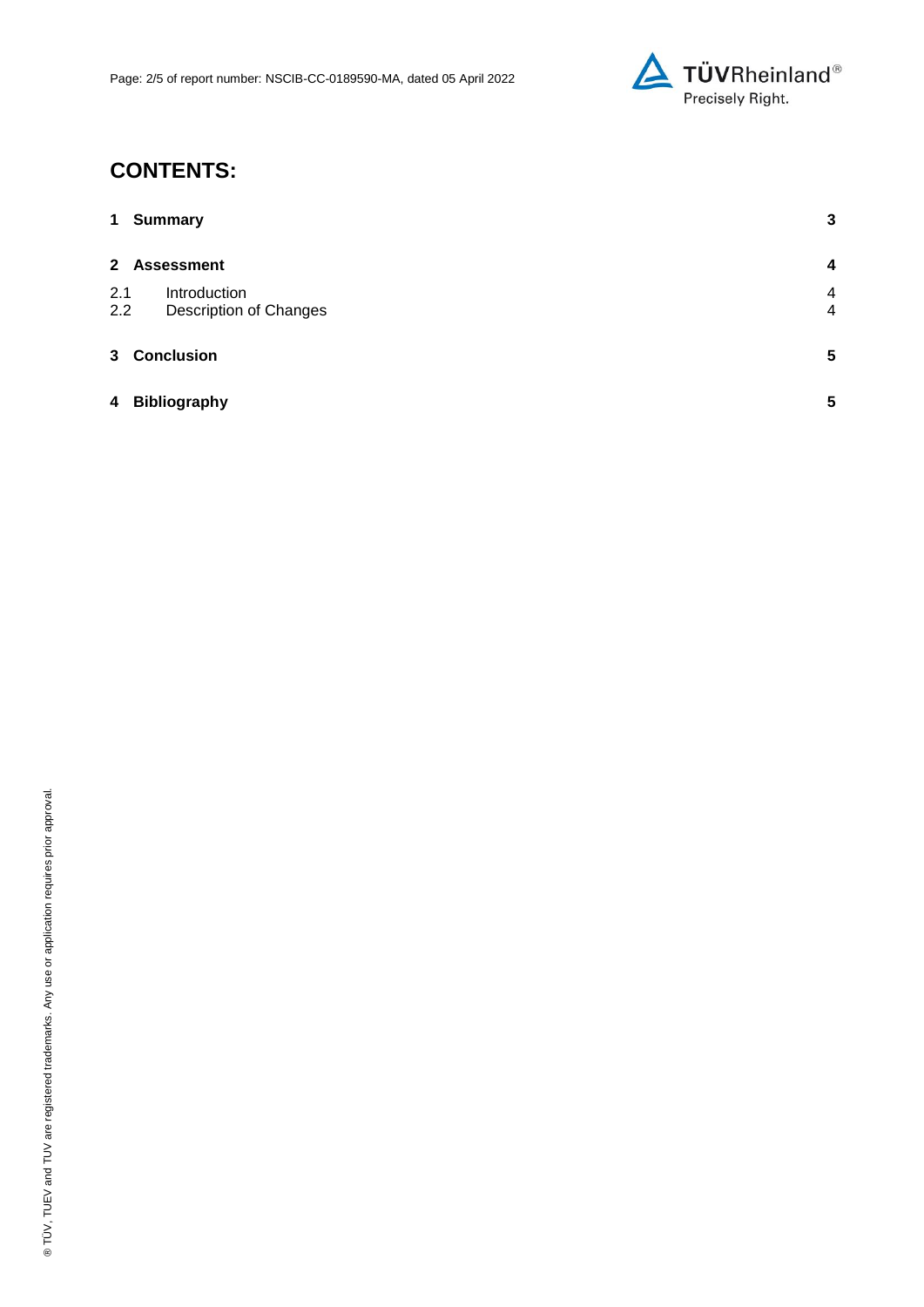

#### **1 Summary**

The IT product identified in this report was assessed according to the Assurance Continuity: CCRA Requirements *[AC],* the developer's Impact Analysis Report *[IAR]* and evaluator's assessment *[EA]*. The baseline for this assessment was the Certification Report *[CR]*, the Security Target and the Evaluation Technical Report of the product certified by the NSCIB under CC-21[-0189590.](#page-0-0)

The changes to the certified product are related to a minor change in the ST and TOE guidance not impacting the security functionality of the certified product. The identification of the maintained product is modified to [SECORA™ ID X Applet Collection with ePasslet Suite v3.5 by cryptovision GmbH,](#page-0-2)  version 1.0.1– [Java Card applet configuration providing Secure Signature Creation Device with Key](#page-0-2)  [generation \(SSCD\).](#page-0-2)

Consideration of the nature of the changes leads to the conclusion that they can be classified as minor changes and that certificate maintenance is the correct path to continuity of assurance.

The resistance to attacks has not been re-assessed in the course of this maintenance process. Therefore, the assurance as outlined in the Certification Report *[CR]* is maintained for the new version of the product.

This report is an addendum to the Certification Report NSCIB-CC[-0189590-](#page-0-0)CR *[CR]* and reproduction is authorised provided the report is reproduced in its entirety.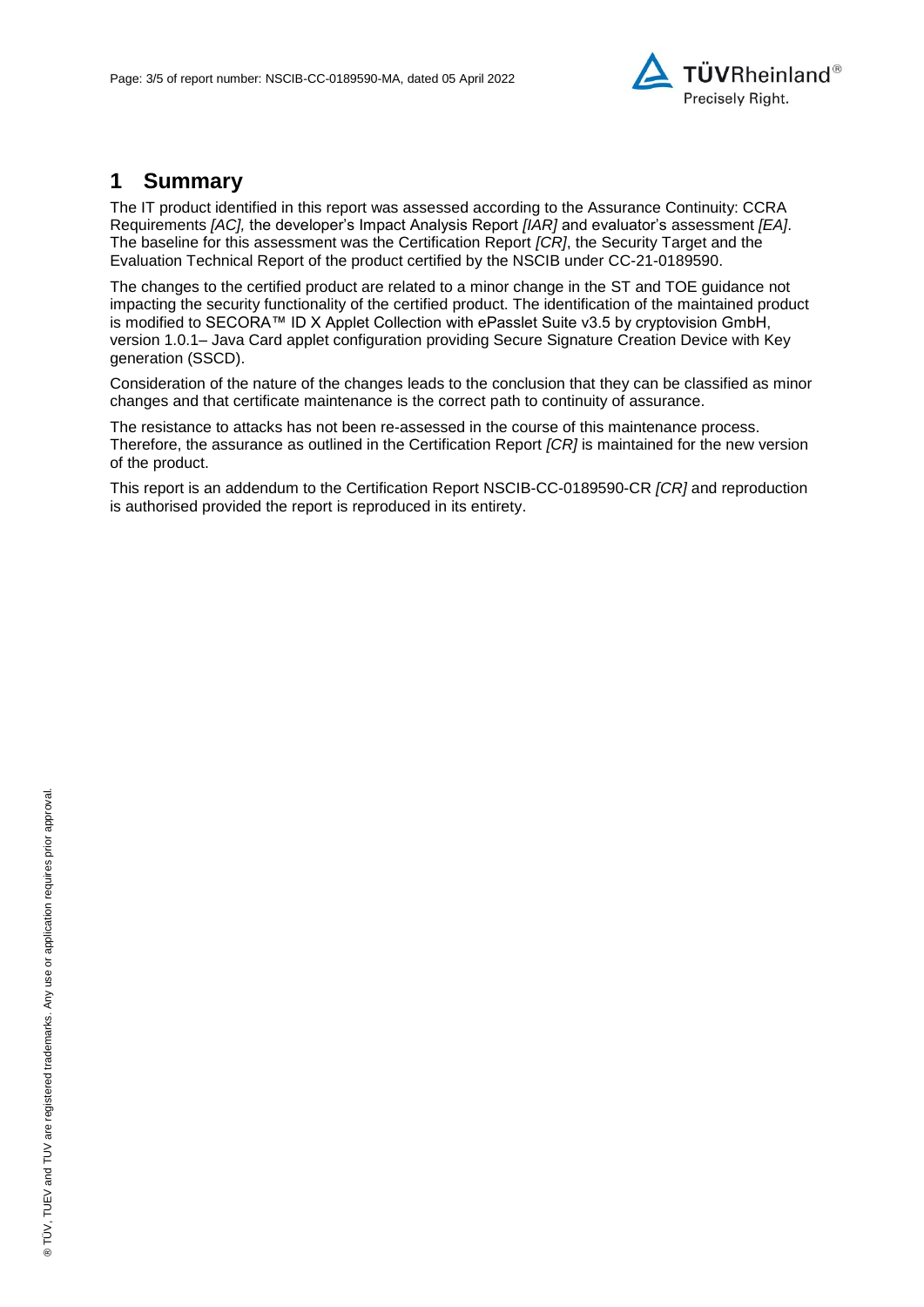

#### **2 Assessment**

#### *2.1 Introduction*

The IT product identified in this report was assessed according to the Assurance Continuity: CCRA Requirements *[AC],* the developer's Impact Analysis Report *[IAR]* and evaluator's assessment *[EA]*. The baseline for this assessment was the Certification Report *[CR]*, the Security Target and the Evaluation Technical Report of the product certified by the NSCIB under CC-21[-0189590.](#page-0-0)

On 17 February 2022 [Infineon Technologies AG](#page-0-3) submitted a request for assurance maintenance for the [SECORA™ ID X Applet Collection with ePasslet Suite v3.5 by cryptovision GmbH, version 1.0.1–](#page-0-2) [Java Card applet configuration providing Secure Signature Creation Device with Key generation](#page-0-2)  [\(SSCD\).](#page-0-2)

NSCIB has assessed the *[IAR]* according to the requirements outlined in the document Assurance Continuity: CCRA Requirements *[AC]*.

In accordance with those requirements, the IAR describes (i) the changes made to the certified TOE, (ii) the evidence updated as a result of the changes and (iii) the security impact of the changes.

This is supported by the evaluator's assessment *[EA]*.

#### *2.2 Description of Changes*

The TOE is The TOE is a Java Card configured to provide a contact and contactless integrated-circuit (IC) chip containing components to securely create, use and manage signature-creation data (SCD) with key generation for the creation of electronic signatures and electronic seals. The original evaluation of the TOE was conducted as a composite evaluation and used the results of the CC evaluation of the underlying platform certified as described in *[PL-CERT]*.

The changes to the certified product as described in the *[IAR]* are only related to the update of the ST and TOE guidance. The update was classified as minor changes with no impact on security. This update to the ST and TOE guidance was classified by developer *[IAR]* and original evaluator *[EA]* as minor changes with no impact on security.

There are no changes in the software component of the TOE.

Configuration Management procedures required a change in the product identifier. Therefore, the name was modified to [SECORA™ ID X Applet Collection with ePasslet Suite v3.5 by cryptovision](#page-0-2)  GmbH, version 1.0.1– [Java Card applet configuration providing Secure Signature Creation Device](#page-0-2)  [with Key generation \(SSCD\).](#page-0-2)

The configuration list for the TOE has been updated as a result of the changes to include the updated Security Target *[ST].*